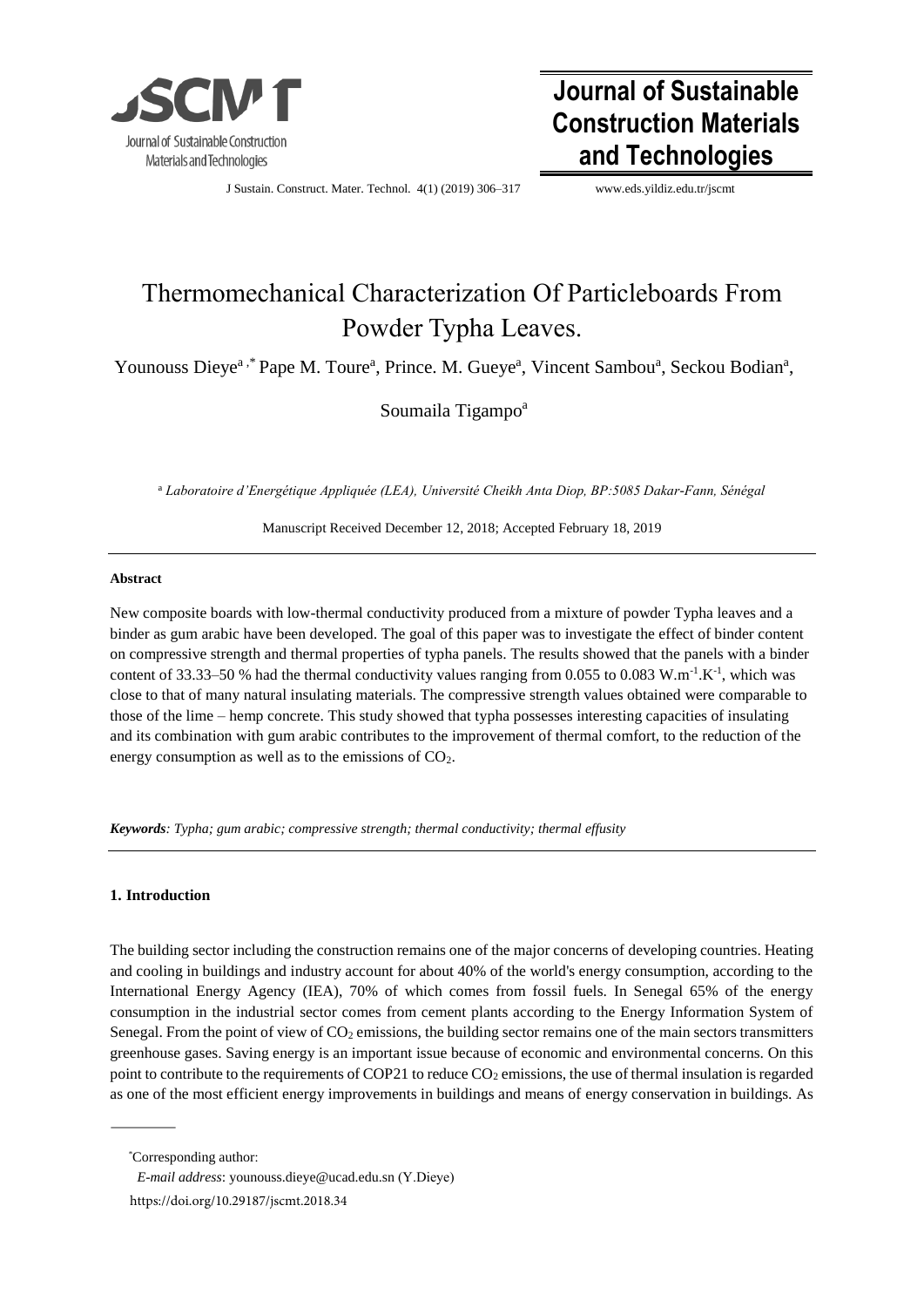the largest building component, the thermal insulation materials play an important role in achieving buildings' energy efficiency [1]. In construction, crude oil is the main source of raw material used in the production of synthetic insulatings (polystyrene, polyurethane, glass and rock wool etc.), which are widely used in thermal insulation of building structures [2], [3], [4]. However, the construction market is still dominated by synthetic insulating materials. Thermal insulating materials available in the local market are relatively expensive and until now are narrowly used by local contractors and small-size entrepreneurs [5]. Most synthetic insulation comes from non-renewable resources, expensive ones and their manufacturing process requires a lot of energy. To contribute to the reduction of energy consumption and the protection of the environment, it is therefore necessary to find new materials based on vegetable fibers which can substitute for conventional non-renewable reinforcing materials [6]. A great advantage of the insulation based on natural fibres is not only a low value of thermal conductivity but also the natural character of input fibres. Natural materials are easy to renew, locally available, their use for the production of construction materials greatly reduces the energy demands and are easily recycling and are lower cost [7], [8]. Several studies have been carried out on the use of vegetal fibers as thermal insulation materials [9]. The molding conditions, i.e. binder type and binder content, have an important influence on board density, mechanical and heat insulation properties. Chikhi et al. [10] investigated the effect of date palm fibers (DPF) on thermal conductivity, water absorption and mechanical properties of gypsum based materials. It was concluded that this new kind of bio-composite exhibits good thermal and mechanical performances which allow it to be applied as thermal insulation materials. S. Tangjuank [11] studies the properties of thermal insulation produced from pineapple leaves using natural rubber latex as a binder. He obtained a thermal conductivity of 0.035 W.m- $1.K^{-1}$  for density of 210 kg/m<sup>3</sup>. Agoudjil et al. [12] carried out an experimental investigation on the thermophysical, chemical and dielectric properties of three varieties of date palm wood and was confirmed that the date palm wood is a good candidate for the development of efficient and safe insulating materials. This study deals with the use of Typha australis fibers to make a building material gum arabic binder. R. K. Bozabe et al. [13] studied the valorization of the use of gum arabic as a binder by substituting cement for the manufacture of micro-concrete tiles. They showed that compared to the cement, rubber has interesting characteristics; it improves the tensile and bending strength of tiles. Typha or narrow-leaved cattail is a marginal weed which is occured in tropical area [14].Cattails rapidly spread via seeds and roots. In very short time it takes over water areas. It is usual to see ponds that are completely surrounded by cattails. It spreads rapidly over the areas and affecting other crops. So, abundant amount of it forced one to find its usefulness in insulation applications [15]. Luamkanchanaphan et al. [13] studied study physical, mechanical and thermal properties of insulation boards prepared from narrow-leaved cattail fibers by using Methylene Diphenyl Diisocyanate (MDI) as a binder. Their test results showed that the insulation boards had good physical and mechanical properties and thermal conductivity values of the board with a density of 200–  $400 \text{ kg/m}^3$  were less than that of fibrous materials and cellular materials. Diatta et al [16] showed in their study that the addition of typha fiber on concrete has improved its thermal properties. Ponnukrishnan et al. [17] studied the mechanical characterization of Tyhpa Domingensis natural fiber which reinforced polyester composites and they showed that the increase in the volume fraction of fiber decreases the density of the panels and increases the tensile strengthThe scope of the paper is to valorize a 100% vegetable insulation material based on typha australis leaves powder and a binder in gum arabic to reduce the energy consumption in the building. In this order, the influence of binder content on mechanical and thermal properties of panels with and without humidity were studied. Compressive strength, thermal conductivity and thermal effusivity are examined.

### **2. Experiment**

The test panels were made with powder obtained from powder Typha leaves and gum arabic as binding material.

#### *2.1. Materials*

The binder used here is gum arabic Figure 1. Gum arabic comes from a tree called acacia and is available in the market as crystals or powders. The density of gum arabic was 515 kg.m<sup>-3</sup>. The moisture content of gum Arabic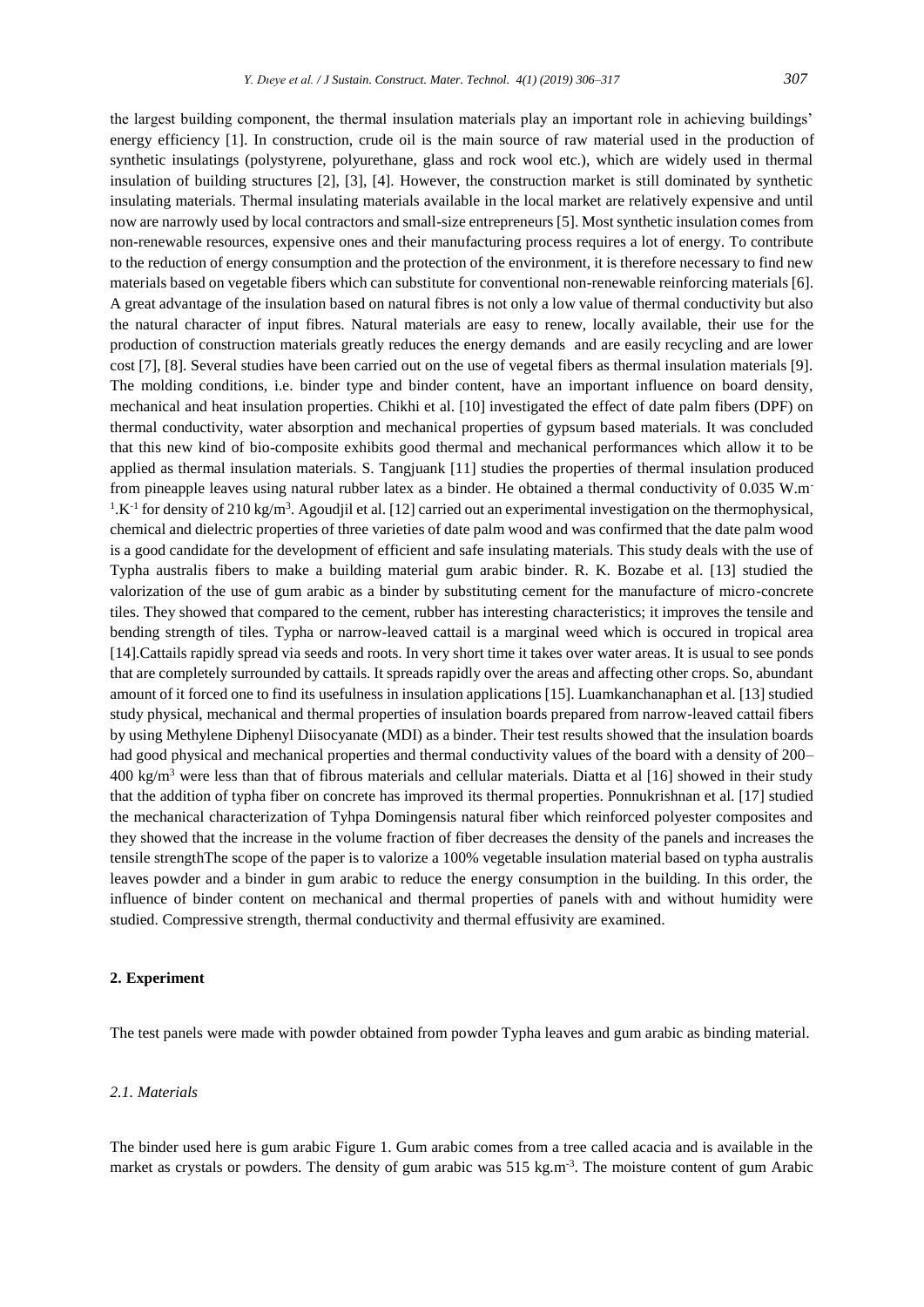was 16.5 %. Crystals of gum arabic were immersed for a few days in water before being mixed to obtain a viscous liquid that sticks. The mass ratio between the binder and water  $(G/E)$  was taken to be 1: 2.



Figure 1. Gum arabic crystals

The leaves of typha australis used were extracted in the zone of Niayes in Dakar. They were dried under the sun for three weeks before being cut into small pieces. After cutting, the sheets were thus transformed into powder by a disk mill (Figure 2). The results of the granulometric analysis of the Typha used are illustrated in Figure 3. The density of typha material was 128.4 kg.m<sup>-3</sup>. The average moisture content of typha material determined by weighing of typha sample before and after drying for 24 h at 105 °C was found 12.24%.



Figure 2. Typha leaves powder



Figure 3. Granulometric graph of typha used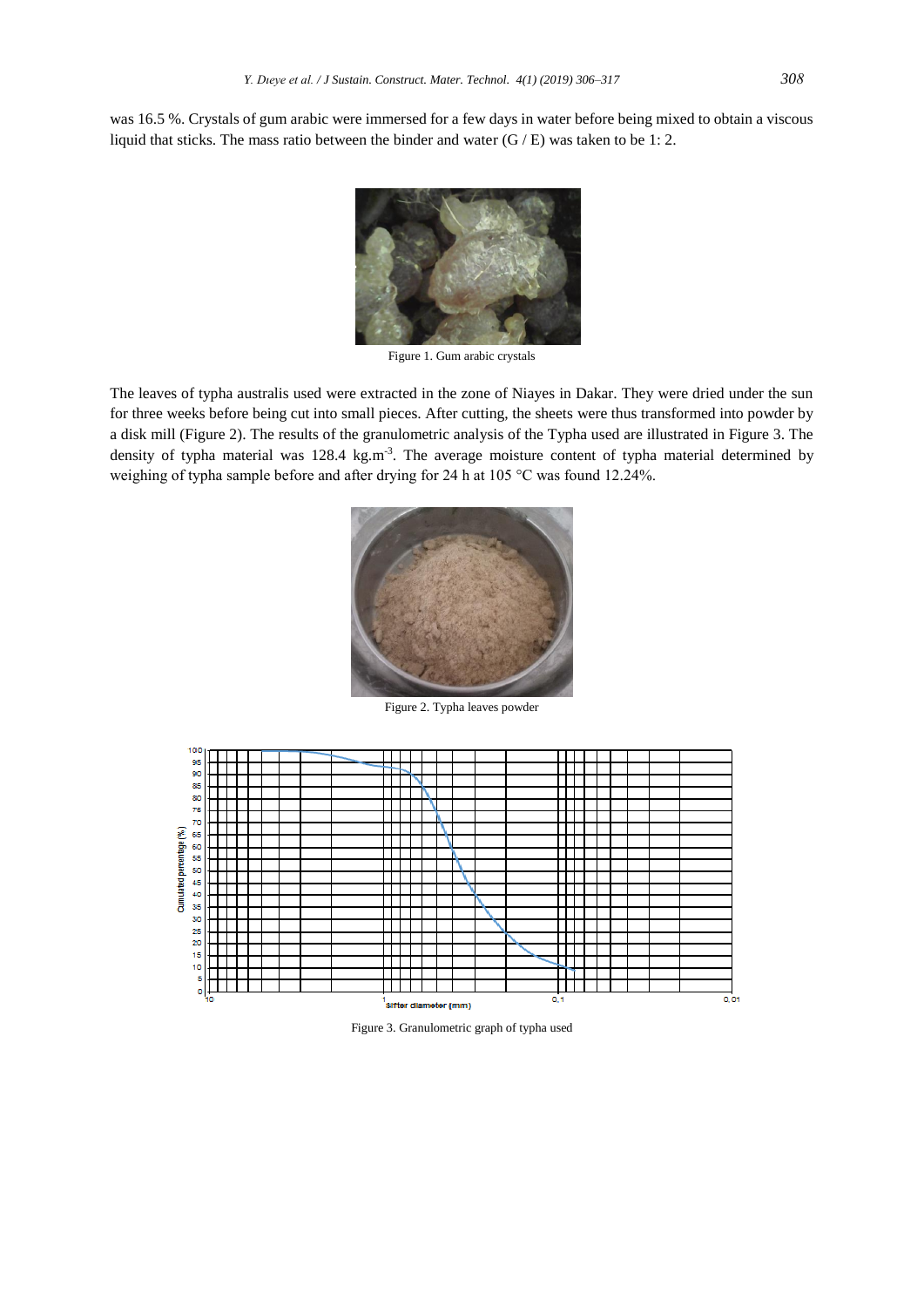#### *2.2. Preperation of samples*

Experimental mixture consisted of powder of typha leaf, of binder of gum arabic and water. Samples were made by mixing typha material with the binder material in the beater during 5 min. The mixture was malaxated using a mixer type E095. The mixer had specific speed of 62 and a capacity of 5 L. The mass composition of the different samples is given in Table 1. For the mechanical tests, a mould of dimensions 4 cm  $\times$  4 cm  $\times$  16 cm was used to prepare samples and the thermal test samples were also prepared in a mould of dimensions 10 cm  $\times$  10 cm  $\times$  2 cm. The material obtained was poured in the moulds and tamped. The specimens were cured for one day in an indoor climate and then removed from the forms. Curing was continued under the air during 15 days.

#### **Table 1.** Masses of the different compounds

| Samples        | Binder percentage (%) | Binder mass $(g)$ | Typha leaves powder mass (g) | Water mass $(g)$ |
|----------------|-----------------------|-------------------|------------------------------|------------------|
| $E_1$          | 33.33                 | 48                | 96                           | 96               |
| E <sub>2</sub> | 38.23                 | 52                | 84                           | 104              |
| $E_3$          | 47.46                 | 56                | 72                           | 112              |
| $E_{A}$        | 50                    | 60                | 60                           | 120              |

#### *2.3. Testing methods*

Density, compressive strength, thermal conductivity and thermal effusivity were measured on dried specimens in the air.

## *2.4.1 Physical test*

We determined the density and moisture content of the materials. Bulk density was determined using a 0.01 g precision scale for weighing and 0.01 mm precision calipers to measure sample sizes. For each composition, 5 measurements were made, in order to obtain an average. The moisture content of the typha material was determined by weighing the samples before and after drying for 24 hours at 105°C.

## *2.4.2 Mechanical tests*

The mechanical tests were performed on the specimens. The compression tests were performed using the universal testing machine. This characterization was done by using an E0160 type mechanical press with a maximum force of 250 kN. The specific speed of the force application was 2 kN/sec. For compression tests, the specimens were placed as described in Figure 4.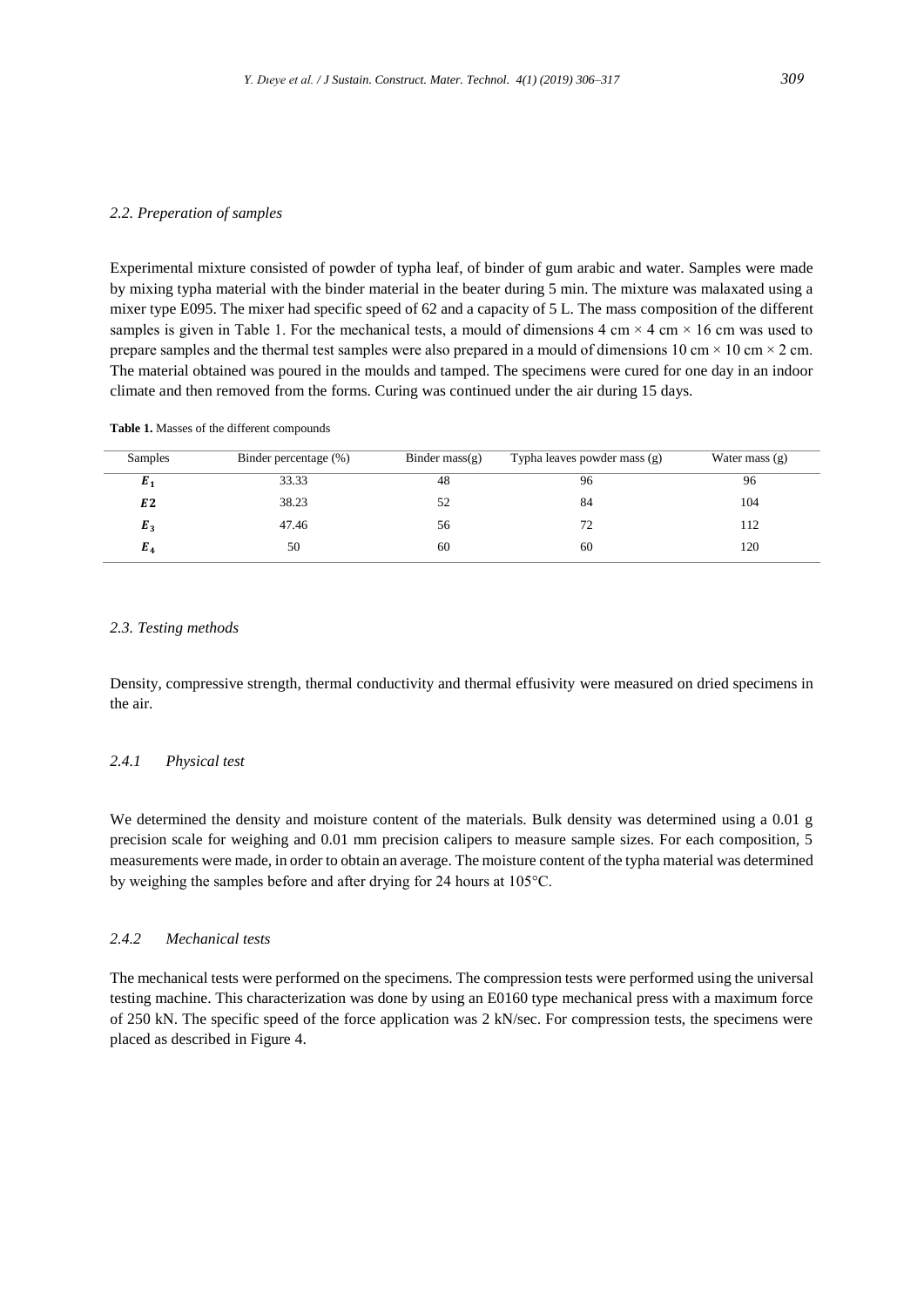

Figure 4. Compression Test

A compressive strength test was performed in which four specimens per mix were tested. The specimens were compressed with forces as well as relative displacements measured. Stress,  $\sigma$  in MPa, was calculated using Eq.(1)

$$
\sigma = \frac{F}{s} \tag{1}
$$

S is the sample section in  $mm^2$ ; F is the force applied (N)

## *2.4.3 Thermal test*

All thermophysical experiments were performed using samples of dimensions 100mm×100mm×10mm. The thermal conductivity and effusivity of samples were determined simultaneously using a transient method [18], [19]. The method used is the hot plate transient method. The different elements that make up the experimental device represented in Figure 5 are as follows. The hot plate method was then used in an asymmetrical configuration. It consists in embedding a heating element on which a thermocouple was fixed, between the material to be characterized and a 5 cm thick polystyrene plate. The whole set was put between two aluminum blocks with a thickness 4 cm. A flux step is sent in the heating element and the temperatures  $T_s(t)$  at the center of the heating element is recorded. The processing of the recording of  $T<sub>s</sub>$  (t) is realized by supposing that the heat transfer at the center of the heating element is 1D. The temperature at the level of the aluminum block is constant.



Figure 5. schema of the experimental asymmetrical hot plate device

In this case, the thermal quadrupole method [20] can be used to solve the thermal transfer problem. Indeed, in Laplace's space, the heat equation no longer depends on the space variable. This method makes it possible then to relate the input and output flows and temperatures using a passing matrix.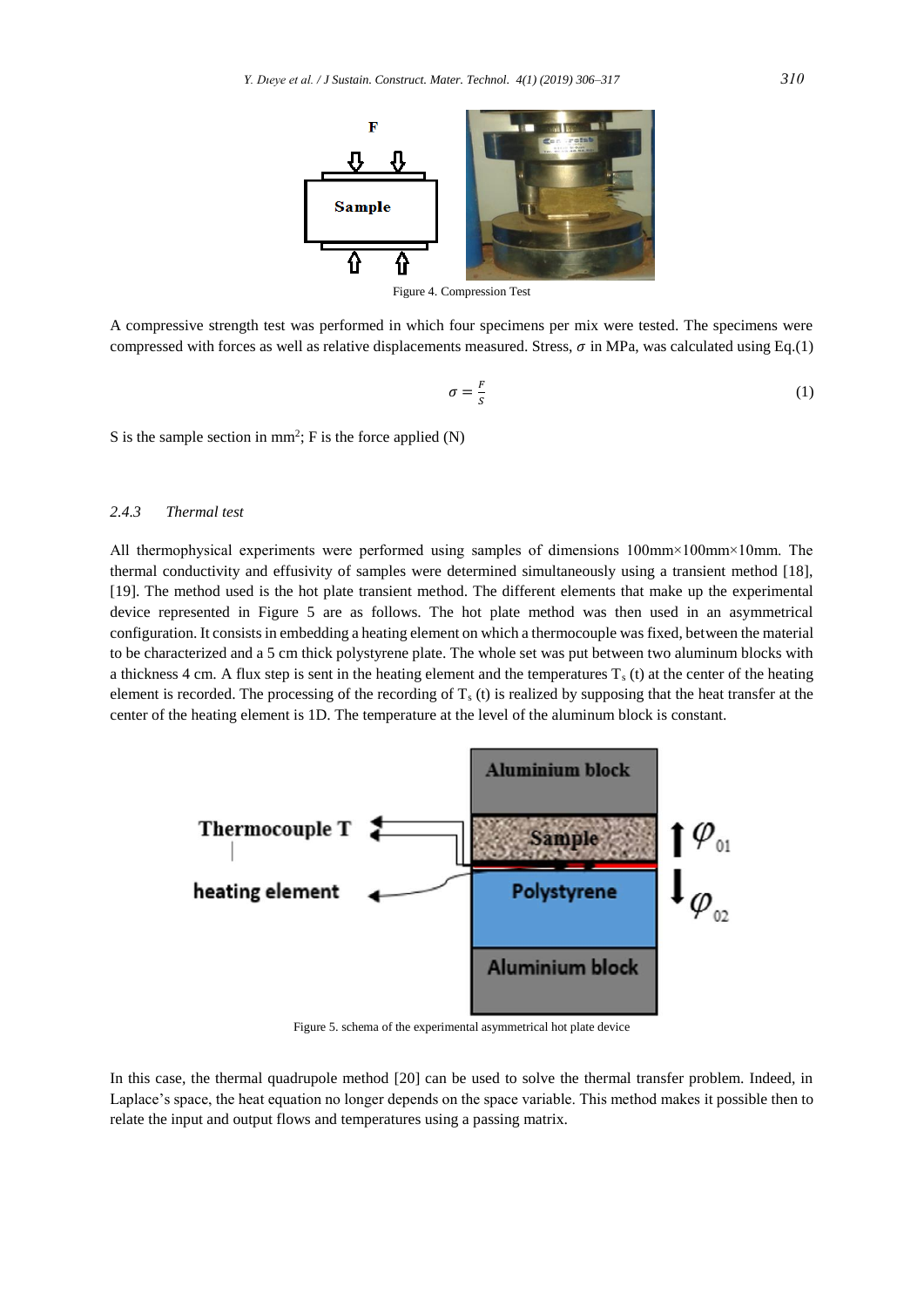$$
\begin{bmatrix} \theta_s \\ \phi_{01} \end{bmatrix} = \begin{bmatrix} 1 & 0 \\ CsSp & 1 \end{bmatrix} \begin{bmatrix} 1 & Re \\ 0 & 1 \end{bmatrix} \begin{bmatrix} A & B \\ C & D \end{bmatrix} \begin{bmatrix} 0 \\ \phi_1 \end{bmatrix} \begin{bmatrix} A_1 & B_1 \\ C_1 & D_1 \end{bmatrix} = \begin{bmatrix} 0 \\ \phi_1 \end{bmatrix}
$$
\n
$$
\begin{bmatrix} \theta_s \\ \phi_{02} \end{bmatrix} = \begin{bmatrix} A_i & B_i \\ C_i & D_i \end{bmatrix} \begin{bmatrix} 0 \\ \phi_2 \end{bmatrix}
$$
\n(3)

With:

$$
A = D = \cosh\left(\frac{E}{\lambda}\sqrt{p}e\right) \; ; \; B = \frac{\sinh\left(\frac{E}{\lambda}\sqrt{p}e\right)}{ES\sqrt{p}} \; ; \; C = ES\sqrt{p}\sinh\left(\frac{E}{\lambda}\sqrt{p}e\right)
$$
\n
$$
A_i = D_i = \cosh\left(\frac{E_i}{\lambda_i}\sqrt{p}e_i\right) \; ; \; B_i = \frac{\sinh\left(\frac{E_i}{\lambda_i}\sqrt{p}e_i\right)}{E_i\; S\sqrt{p}} \; ; \; C_i = E_i\; S\sqrt{p}\sinh\left(\frac{E_i}{\lambda_i}\sqrt{p}e_i\right)
$$

 $\lambda$  is the sample thermal conductivity; E the sample thermal effusivity; e the sample thickness;  $\lambda_i$  the polystyrene thermal conductivity;  $E_i$  the polystyrene thermal effusivity;  $e_i$  the polystyrene thickness;  $\theta_s$  the Laplace transform of the temperature  $T_s(t)$ ;  $C_s$  the thermal capacity of the heating element per area unit:  $C_s = \rho_s c_s e_s$ ;  $R_c$  the thermal contact resistance between the heating element and the sample;  $\phi_1$  the Laplace transform of heat flux input on the upper aluminum block;  $\phi_2$  the Laplace transform of heat flux input on the lower aluminum block;  $\phi_{01}$  the Laplace transform of the heat flux density living the heating element (upstream);  $\phi_{02}$  the Laplace transform of the heat flux density living the heating element (downstream).

After developing the matrix products (2) and (3), the following relations were obtained:

$$
\phi_{01} = \theta S \frac{D1}{B1} \tag{4}
$$

$$
\phi_{02} = \theta_s \frac{D_i}{B_i} \tag{5}
$$

The total flow was:

 $\phi_0 = \phi_{01} + \phi_{02}$ (6)

$$
\phi_0 = \theta_s \left( \frac{D_1}{B_1} + \frac{D_i}{B_i} \right) \tag{7}
$$

Inferring  $\theta_s$  from expression (7),

$$
\theta_s = \phi_0 \frac{1}{\left(\frac{D_1}{B_1} + \frac{D_i}{B_i}\right)}\tag{8}
$$

was finally obtained.

The principle of the method is thus to estimate the values of the parameters  $\lambda$  and eventually E which minimize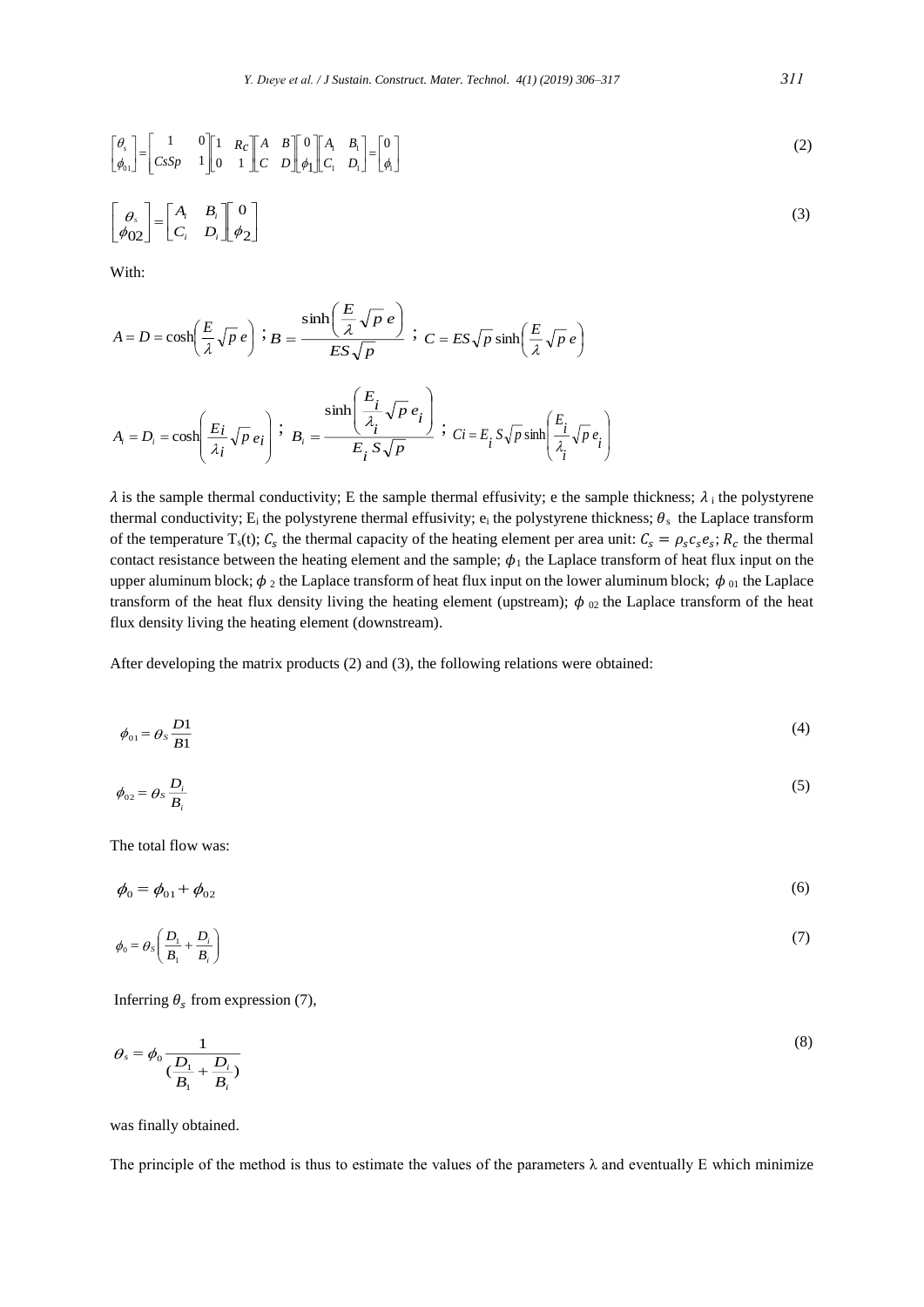the sum of the quadratic errors  $\sum_{i=1}^{N} [Ts(t_i) - Ts_{mod}(t_i)]$  between the experimental curve  $Ts(t) = Ts(0, t)$  and the theoretical curve  $Ts_{mod}(t) = Ts_{mod}(0, t)$  calculated with relation (8) supposing that the heat transfer remains 1D at the center of the heating element.

## **3. Results and discussion**

#### *3.1 Mechanical results*

We first present the density before compressive strength.

#### *3.1.1. Density*

Bulk density was determined using a 0.01 g precision scale for weighing and 0.01 mm precision calipers to measure sample sizes. For each composition, 5 measurements were made, in order to obtain an average. Fig. 6 shows the variation of the density of typha panels according to the mass percentage of binder. The increase of the binder content in the formulation of typha panels obviously implies the increase of the density. We observe an increase in the density as a function of the binder content. The density varies respectively from 459 kg /  $m^3$  to 500 kg /  $m^3$ when the mass concentration of gum arabic varies from 33.33 % to 50 %. These results are comparable to the hemp concrete [21] whose density varies from 250 to 660 kg/m<sup>3</sup> depending on the percentage of binder (10% to 40%). This can be explained by the fact that the binder has a higher density. This means that more than the quantity of binder increase more the material becomes dense, and the higher is the density.



Figure 6. Variation curve of density in function of the binder percentage

## *3.1.2. Compressive strength*

The mechanical results concerned the mechanical resistance to compression. As regards compressive strength of samples, these values ranged from 0.373 to 0.771 MPa in function of the binder percentage. It was observed that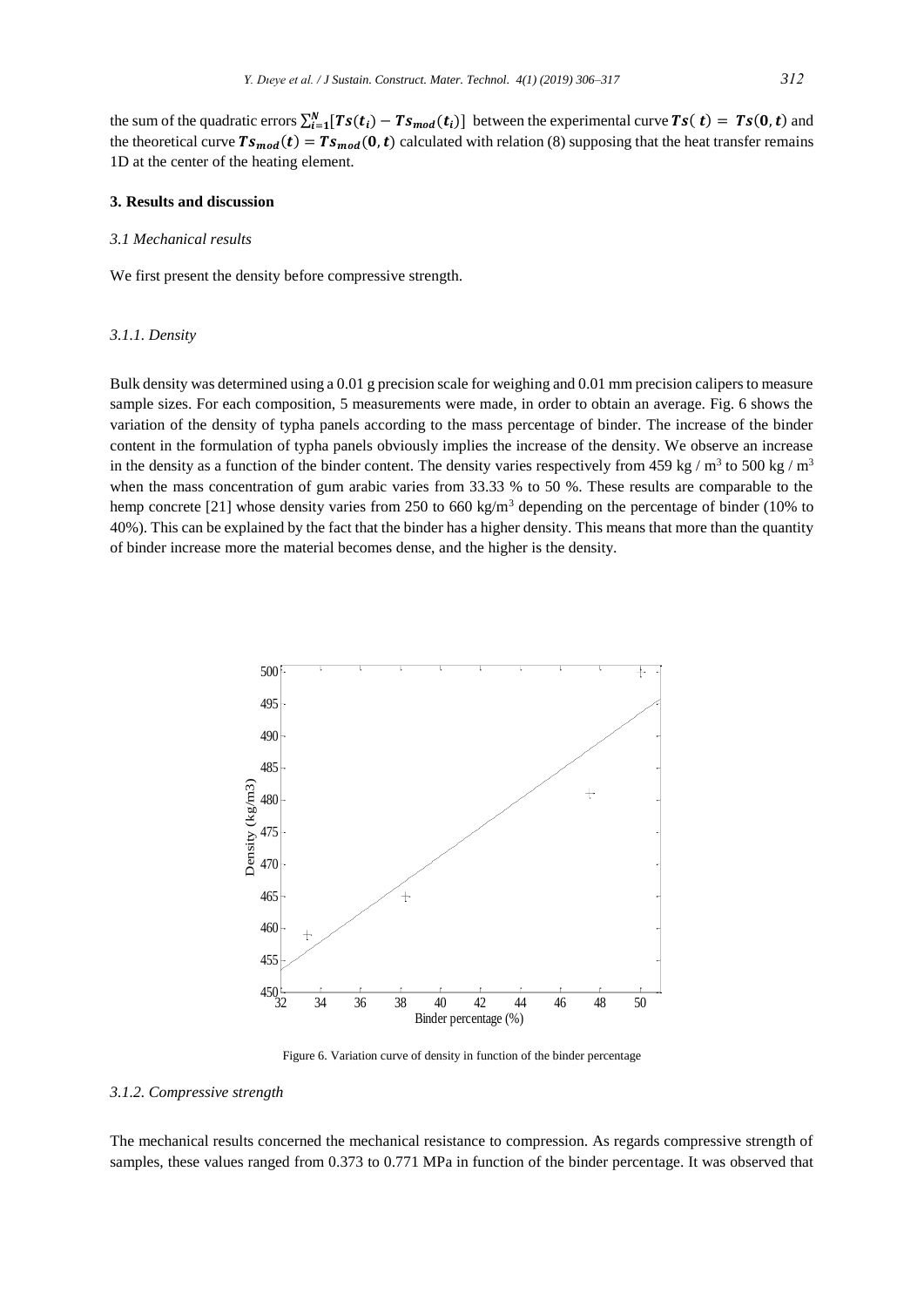mechanical strength increase in function of the binder content. This can be explained by the fact that more the dosage of binder is great, more the link of fibers is important, thus increasing their mechanical performance. The level of mechanical performance of the panels depends on the thickness of the layer of binder coating the particles. These results were comparable to those of the lime – hemp concrete [15] whose resistance to compression values vary from 0.15 to 0.83 MPa.



Figure 7. Variation curve of compressive strength in function of the binder percentage

### *3.2. Thermal results*

We determined the thermal conductivity and thermal effusivity of panels of typha in function of binder content. First of all, we determined thermal conductivity and effusivity on samples dried in air and, subsequently, on driedup sample pieces. Figures. 8 and 9 shows the measured thermals conductivity and effusivity as function of binder content at dried status. The results show that increasing the binder content, causes an increase in thermal conductivity and thermal effusivity, respectively ranging from 0.055 to 0.083 W.m<sup>-1</sup>.K<sup>-1</sup> and 173.76 to 219.45 J.m<sup>-</sup> <sup>2</sup>.  $^{\circ}$ C<sup>-1</sup>.s<sup>-1/2</sup> for the dry panels. The thermal conductivity of the prepared materials is very promising and comparable with the commercial thermal insulators and building materials [8]. This values is close to the thermal conductivity range of many insulating materials such as wood-fiber insulation boards, used for thermal insulation in roofs, walls and floors. Likewise, the thermal conductivity values are close to or lower than many of natural insulating materials like: jute (0.0482W.m<sup>-1</sup>.K<sup>-1</sup> [22]), hemp (0.06858W.m<sup>-1</sup>.K<sup>-1</sup> [23]) and date palm fibers (0.177W.m<sup>-1</sup>.K<sup>-1</sup> [10]). The water content had a significant effect on the material properties. Figures. 10 and 11. shows the thermal properties of Typha materials with a moisture content. The moisture content of the typha material was determined by weighing the samples before and after drying for 24 hours at 105°C.We observe that the values of the thermal conductivity of typha panels are significantly influenced by the water content. It is the fact that the materials that we have studied are porous. The water contained in the pores of the materials has a strong influence on the thermal properties. Being very conductive, it modifies the thermal conductivity of typha panels. For example, for the typhagum arabic board, with 33.33% binder, the water content leads to an increase in conductivity of 22% compared to the dry state.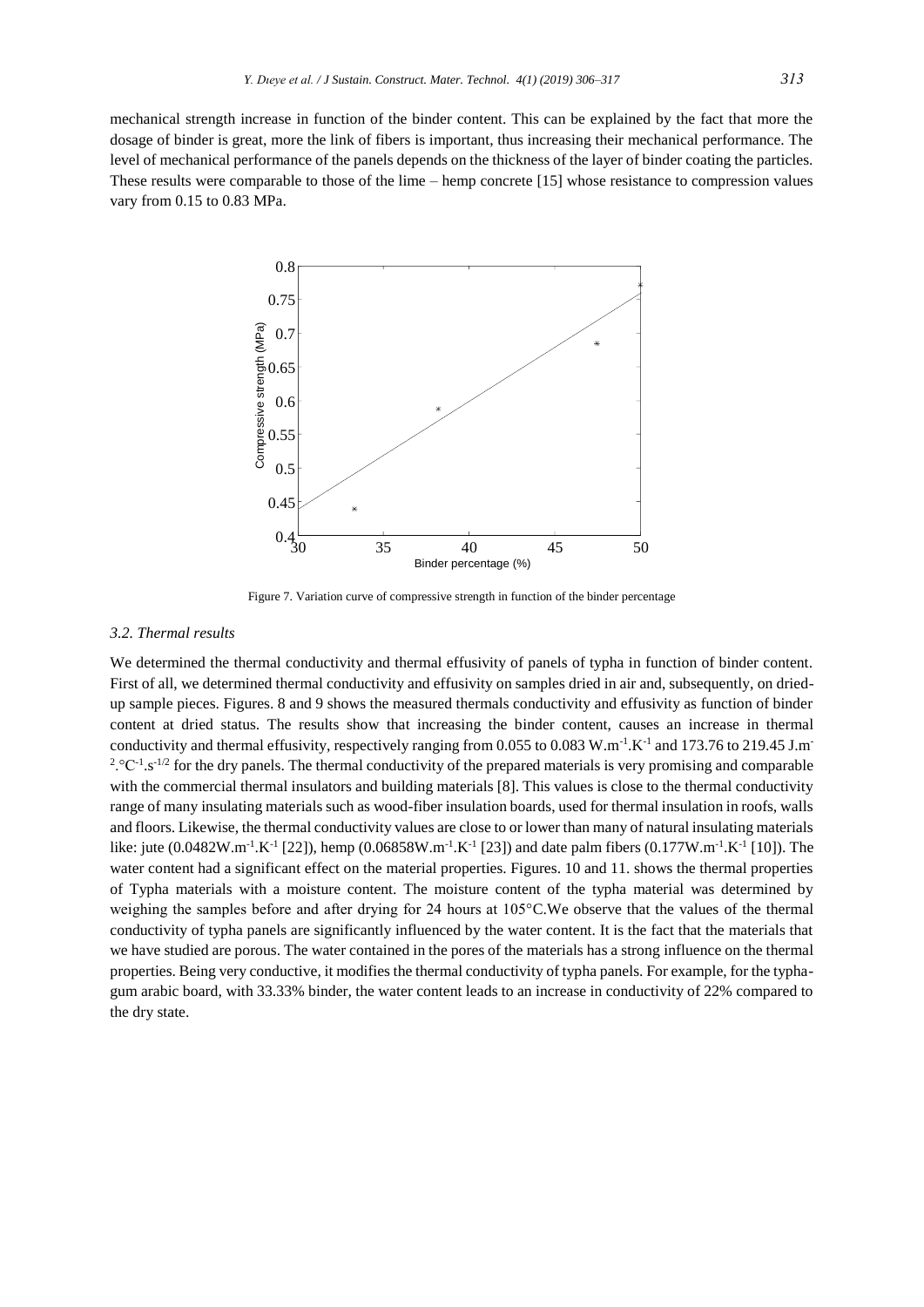

Figure 9. Dry panel thermal effusivity in function of the binder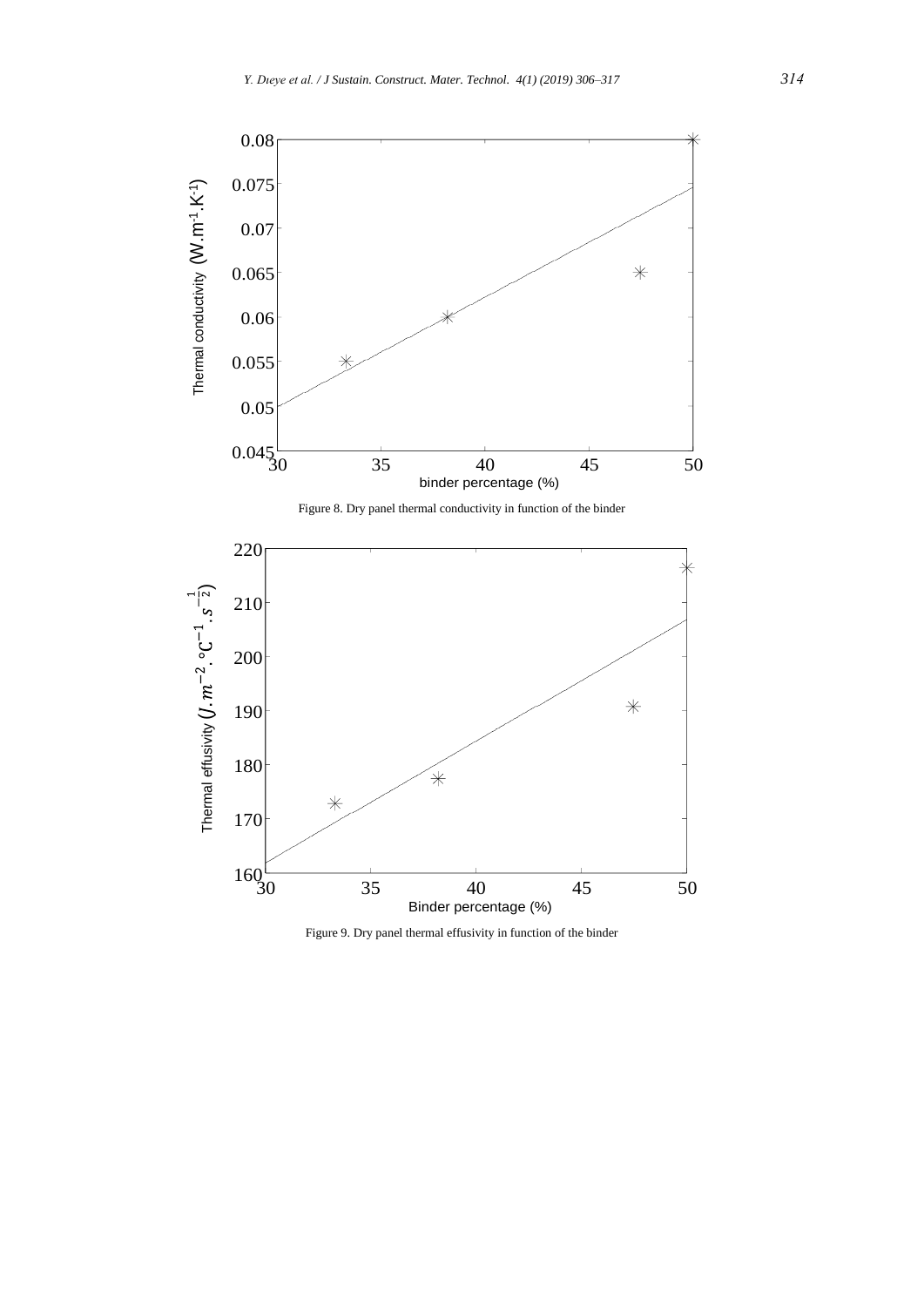

Figure 10. Thermal conductivity of Typha - gum arabic panels, depending on water content



Figure 11. Thermal effusivity of Typha - gum arabic panels, depending on water content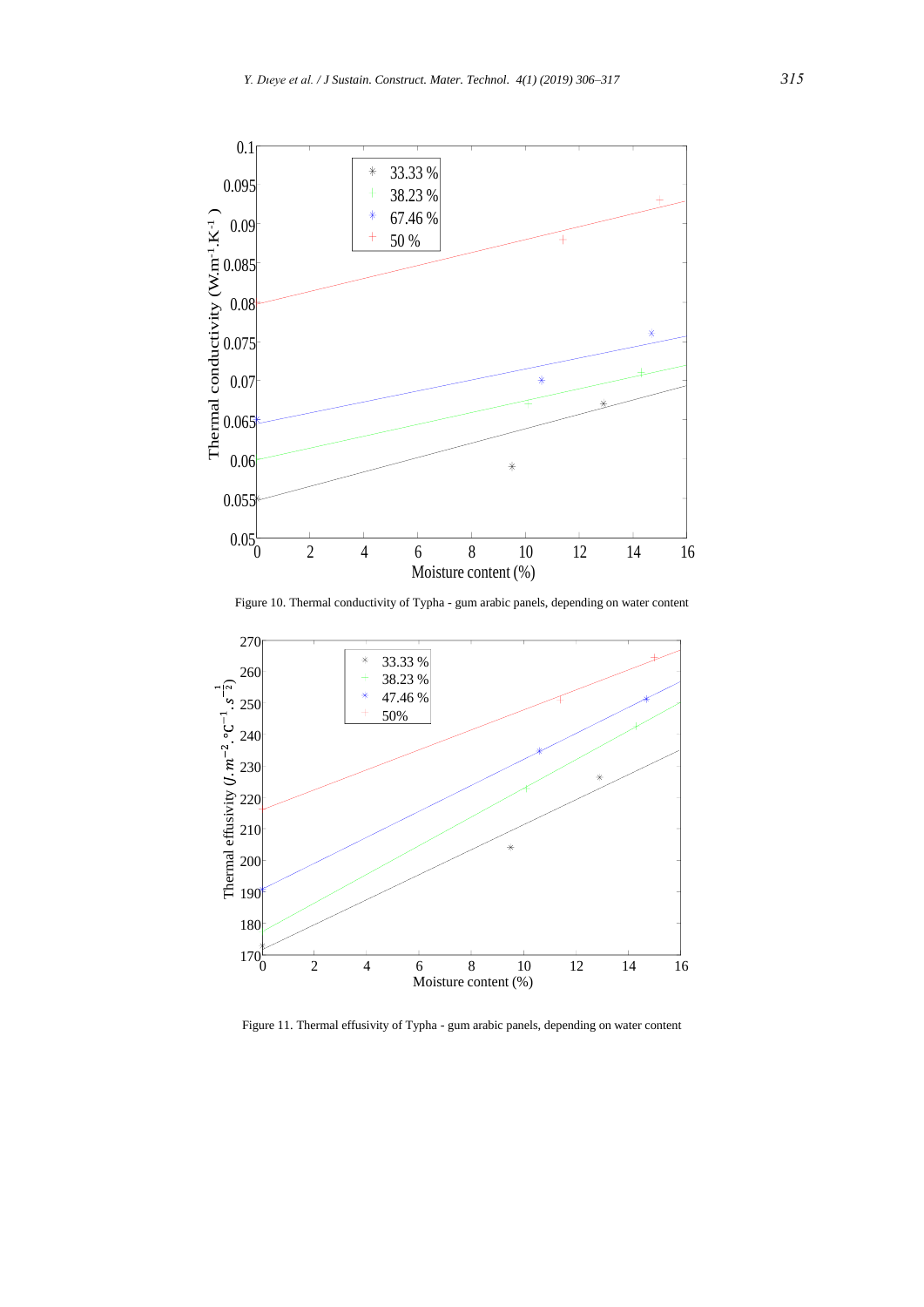## **4. Conclusion**

This paper reports the results of an experimental investigation on the thermophysical and mechanical properties of powder of typha leaves. The goal is to use this natural material in the manufacture of thermal insulation for buildings and only to evaluate the possibility of using the new biocomposite as insulating material to reduce the energetics comsumption in buildings.

As results, the compressive strength for whole biocomposites samples based on typha rise with the increasing of binder content. However, the compressive strength of these panels is not sufficient for the material to be load bearing.

From a thermal point of view, we obtained low conductivities. The samples obtained have a good thermal insulation capacity and are comparable to hemp concrete - starch. The panels have low thermal effusivities so that they have a low thermal inertia. The water sensitivity of the panels also has a major impact on the thermal properties of the panels.

#### **Acknowledgements**

We thank the Coordinator of Project of Thermal Insulation Material Production to based of Typha in Senegal (PNEEB / TYPHA) and the director of the Applied Energy Laboratory (LEA).

#### **References**

[1] Cabeza, L.F., Castell, A., Medrano, M., Martorell, I. (2010) Experimental study on the performance of insulation materials in Mediterranean construction. Energy and Buildings, 42, 630–636

[2] Jelle, B. P. (2011) Traditional, state-of-the-art and future thermal building insulation materials and solutions – Properties, requirements and possibilities. Energy and Buildings, 43, 2549–2563

[3] Baetens, R., Jelle, B. P., Gustavsend, (2011) A. Aerogel insulation for building applications: A state-of-the-art review, Energy and Buildings, 43, 761–769

[4] Papadopoulos, A.M. (2005) State of the art in thermal insulation materials and aims for future developments. Energy and Buildings, 37, 77–86

[5] Tettey, U.Y.A., Dodoo, A., Gustavsson, L. (2014) Effects of the different insulation materials on primary energy and CO2 emission of a multi-storey residentiel buildings. Energy and Buildings, 82, 369–377.

[6] Zach, J., Hroudová, J., Brožovský, J., Krejzad Z. (2013) Development of Thermal Insulating Materials on Natural Base for Thermal Insulation Systems, Procedia Engineering, 57, 1288 – 1294

[7] Nguong, C. W., Lee, S. N. B., Sujan D. (2013) A Review on Natural Fibre Reinforced Polymer Composites, International Journal of Chemical, Nuclear. Metallurgical and Materials Engineering, 7, 33–40

[8] Canbolat, Ş., Kut, D., Dayioglu, H., Merdan, N. (2013) Investigation of the effects of pumice stone powder and polyacrylic ester based material on thermal insulation of polypropylene fabrics. TEKSTİL ve KONFEKSİYON , 23, 4, 349–355

[9] Evon, P., Vinet J., Rigal, M., Labonne, L. (2015) New Insulation Fiberboards from Sun ower Cake With Improved Thermal and Mechanical Properties. Journal of Agricultural Studies, 3, 194-211.

[10] Chikhi, M., Agoudjil, B., Boudenne, A., Gherabli, A. (2013) Experimental investigation of new biocomposite with low cost forthermal insulation. Energy and Buildings, 66, 267–273

[11] Tangjuank, S. (2011) Thermal insulation and physical properties of particleboards from pineapple leaves. International Journal of Physical Sciences, 6, 4528-4532

[12] Agoudjil, B., Benchabane, A., Boudenne, A., Ibos, L. (2011) Renewable materials to reduce building heat loss: Characterization of date palm wood. Energy and Buildings, 43, 491–497

[13] BOZABE, R. K., TOUKOUROU, C. A. GBAGUIDI, G. A. et HOUNKONNOU, M. N. (2013) Étude des caractéristiques physico-mécaniques des tuiles en micro-béton fabriquées localement à base de la gomme arabique. Afrique Science, 09, 1 – 15

[14] Luamkanchanaphan, T., Chotikaprakhan, S., Jarusombati, S. (2012) A study of physical, mechanical and thermal properties for thermal insulation from Narrow-leaved Cattail fibers. APCBEE Procedia, 1, 46–52.

[15] Bruijn, P. B., Jeppsson, K. H., Sandin, K., Nilson, C. (2009) Mechanical properties of lime– hemp concrete containing shives and fibres, Biosystems Engineering, 103, 474–479